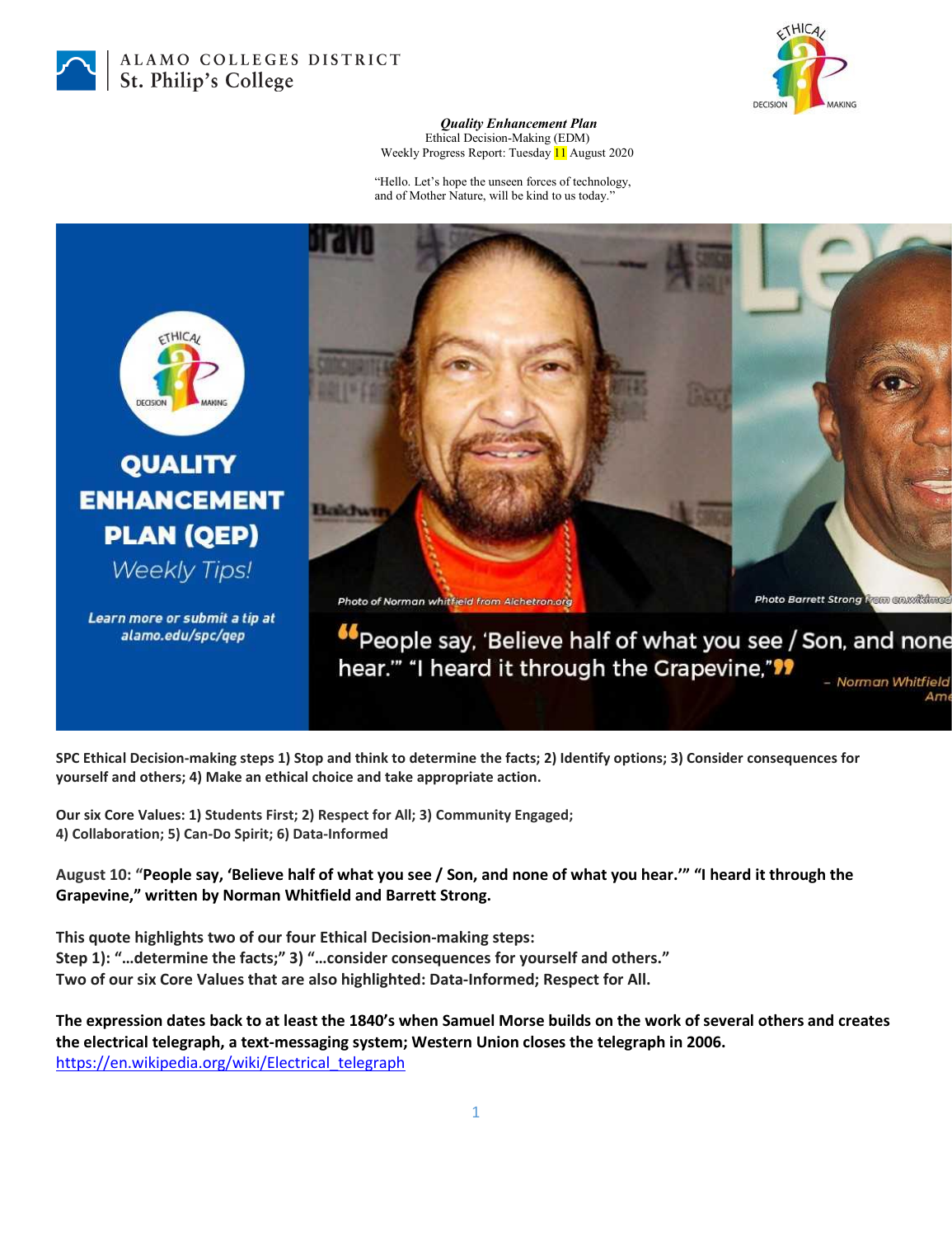[https://en.wiktionary.org/wiki/hear\\_through\\_the\\_grapevine](https://en.wiktionary.org/wiki/hear_through_the_grapevine): "From the American Civil War, when telegraph wires were strung from tree to tree like vines; to hear [rumors;](https://en.wiktionary.org/wiki/rumor) to learn through friends of friends.

[https://en.wikipedia.org/wiki/I\\_Heard\\_It\\_Through\\_the\\_Grapevine.](https://en.wikipedia.org/wiki/I_Heard_It_Through_the_Grapevine) The phrase is associated with enslaved blacks in the U.S. during the Civil War, "who had their form of [telegraph.](https://en.wikipedia.org/wiki/Morse_telegraph)"

**August 17 PDW, no quote to be run. A slide of the Four SPC Ethical Decision-making steps and our six Core Values will be run.**

1966: [Norman Whitfield](https://en.wikipedia.org/wiki/Norman_Whitfield) and [Barrett Strong](https://en.wikipedia.org/wiki/Barrett_Strong) write the song for [Motown Records](https://en.wikipedia.org/wiki/Motown_Records)

1967: [Gladys Knight & the Pips](https://en.wikipedia.org/wiki/Gladys_Knight_%26_the_Pips); it rises to Number two on the Billboard charts.

1968: [Marvin Gaye's](https://en.wikipedia.org/wiki/Marvin_Gaye) version released as a single; it rises to Number one on the Billboard singles chart for seven weeks, and for a time was Motown's (Tamla's) biggest hit single.

1970: [Creedence Clearwater Revival](https://en.wikipedia.org/wiki/Creedence_Clearwater_Revival) includes an eleven-minute version on one of its albums.

1983: *[The Big Chill](https://en.wikipedia.org/wiki/The_Big_Chill_(film))* opens with the song as the background as each of the main characters gets to hear (through the "grapevine") about the death of their college friend and as they travel to the funeral; the song also serves to both unite the main characters' friendship and to locate it historically and nostalgically for the viewer.

1985: [Queen Latifah](https://en.wikipedia.org/wiki/Queen_Latifah) uses the music as a basis for her 1998 single ["Paper"](https://en.wikipedia.org/wiki/Paper_(Queen_Latifah_song)) for her album *[Order in the Court](https://en.wikipedia.org/wiki/Order_in_the_Court)*. 2004: *[Rolling Stone](https://en.wikipedia.org/wiki/Rolling_Stone)* places it Number 81 on the list of [The 500 Greatest Songs of All Time.](https://en.wikipedia.org/wiki/The_500_Greatest_Songs_of_All_Time)

2015: [South Korea](https://en.wikipedia.org/wiki/South_Korea) produces "Heard it through the grapevine," a [television series](https://en.wikipedia.org/wiki/Korean_drama) starring [Yoo Jun-sang,](https://en.wikipedia.org/wiki/Yoo_Jun-sang) [Yoo Ho](https://en.wikipedia.org/wiki/Yoo_Ho-jeong)[jeong,](https://en.wikipedia.org/wiki/Yoo_Ho-jeong) [Go Ah-sung,](https://en.wikipedia.org/wiki/Go_Ah-sung) and [Lee Joon.](https://en.wikipedia.org/wiki/Lee_Joon)

https://en.wikipedia.org/wiki/I Heard It Through the Grapevine )

**Faculty and Staff Professional Development: Dual Credit/Early College High School Virtual Professional Development, Friday 7 August. Faculty, staff and administration from: 1) our four Early College High Schools: Brackenridge, Memorial; Seguin and St. Philip's College; and from 2) the following Dual Credit High Schools: Burbank; Cole; Davenport; Ingram; Judson; Lanier; Lytle; [https://www.nisd.net/;](https://www.nisd.net/) Sam Houston; YMLA; as well as St. Philip's College administration, faculty, and staff. 50 participants. Liz Castillo.**

**Student Engagement/Faculty and Staff Professional Development: Ethics Bowl Preparations, Santa Fe College. Friday, 7 August, noon-1 pm Central. "Ethical Frameworks/Developing a Moral Argument," second of three Ethics "huddles." Hosted by Santa Fe College Professors Ron Claypool & Ann Thebaut. Shanna Bradford, Dr. Manzo. 10 participants.**

**Student Engagement/Faculty and Staff Professional Development: Tuesday, 11 August, 1-2 pm Central. Ethics Bowl Preparations, Santa Fe College. "Roles & Responsibilities of an Ethics Bowl Team Member," third of three Ethics "huddles." Hosted by Santa Fe College Professors Claire Orenduff-Bartos & Ann Thebaut. Dr. Manzo. 7 participants.**

**Student engagement:** What Would You Do **scenarios. Dr. Angela McPherson Williams (Dr. Mac), Director of Student Success and the Department of Student Life.**

**Assessment: Online QEP constituent survey created and implemented. Dr. Melissa Guerrero, Director of Institutional Research. 25 respondents.**

**Student engagement: Input into 2020 Fall Intercollegiate (Four-Year) and Two-Year Ethics Bowl Qualifier preparations, to be held remotely, 1) synchronously, 2) asynchronously, or 3) both. Dr. Manzo.**